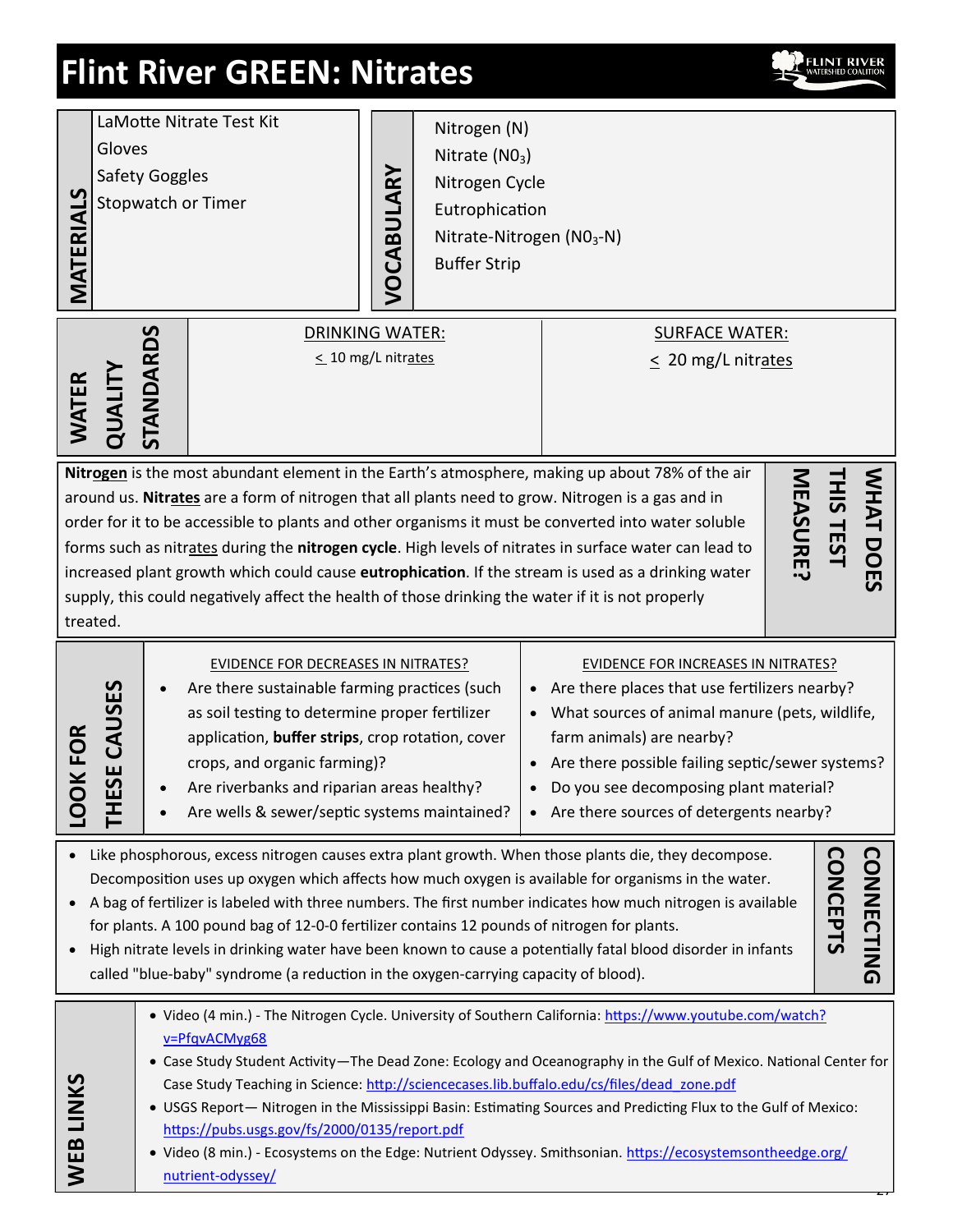# **Flint River GREEN: Nitrates**

- 1. Check to be sure everyone is wearing gloves and goggles. **This test is very hazardous**.
- 2. Inventory the supplies in your test kit.
- 3. Rinse and then fill a sample bottle with water from the stream using standard water quality testing collection procedures.
- 4. Determine which Nitrate kit you are using before proceeding: you will either find **(A.)** an Octet Comparator with shades of color built into the viewer and short, glass test tubes. OR **(B.)** an Octa-Slide 2 Viewer with a color bar that slides in and out of the viewer and tall plastic test tubes. Follow the instructions below that correspond to the correct test kit you are using:

## **Test Kit A (Octet Comparator): Test Kit B (Octa-Slide Viewer):**





- 5. Fill a test tube to the 2.5 mL line with water from the sample bottle.
- 6. Add 2.5 mL mixed acid by filling the tube until the liquid reaches the 5 mL line using a dispenser cap or eye dropper. Do not pour chemical directly from the bottle.
- 7. Cap and mix gently. Wait 2 minutes.
- 8. Add 0.1 g of Nitrate Reducing Reagent using the 0.1 g spoon.
- 9. Cap and invert gently for 60 times in one minute.
- 10. Wait 10 minutes.
- 11. Insert test tube into the comparator and match the sample to a color standard. If using The Octa-Slide Viewer, be sure to also insert the Octa-Slide Bar into the comparator.
- 12. Match sample color to a color standard and record as ppm **Nitrate-Nitrogen (NO3-N) : \_\_\_\_\_\_ ppm**
- 13. Convert to Nitrate: multiply your result by 4.4: **\_\_\_\_\_\_\_\_ ppm x 4.4 = \_\_\_\_\_\_\_\_mg/L Nitrate (NO3)**
- 14. Dispose of your sample and rinse the test tube into the hazardous waste container.
- 15. Calculate a Q-Value on the Nitrate Chart using your value from Step 13 (NO<sub>3</sub>): Q-Value:
- 16. Check the Q-Value by entering your Nitrate-Nitrogen ( $NO<sub>3</sub>$ -N) data at [http://](http://www.flintrivergreen.org/add-info/add-data/)
	- [www.flintrivergreen.org/add](http://www.flintrivergreen.org/add-info/add-data/)-info/add-data/

|                          |           | $\bullet$                                                                            | Add chemical to the test tube and not the sample bottle.                                    |  |  |
|--------------------------|-----------|--------------------------------------------------------------------------------------|---------------------------------------------------------------------------------------------|--|--|
| FOR<br><b>JUD</b><br>F E |           |                                                                                      | Be sure to wait the full ten minutes!                                                       |  |  |
|                          |           | $\bullet$                                                                            | Remember that ppm is equal to mg/L.                                                         |  |  |
|                          |           | $\bullet$                                                                            | Be sure to convert to Nitrate before using the Q-value graph.                               |  |  |
|                          | $\bullet$ | When entering your field data on the WQI data sheet, enter your ppm Nitrate-Nitrogen |                                                                                             |  |  |
|                          |           |                                                                                      | (before you multiplied by 4.4).                                                             |  |  |
|                          |           | $\bullet$                                                                            | It's a good idea to perform a colorblindness test prior to viewing color scales such as pH. |  |  |
|                          |           |                                                                                      | There are many free versions online.                                                        |  |  |

# **PROCEDURE PROCEDURE**